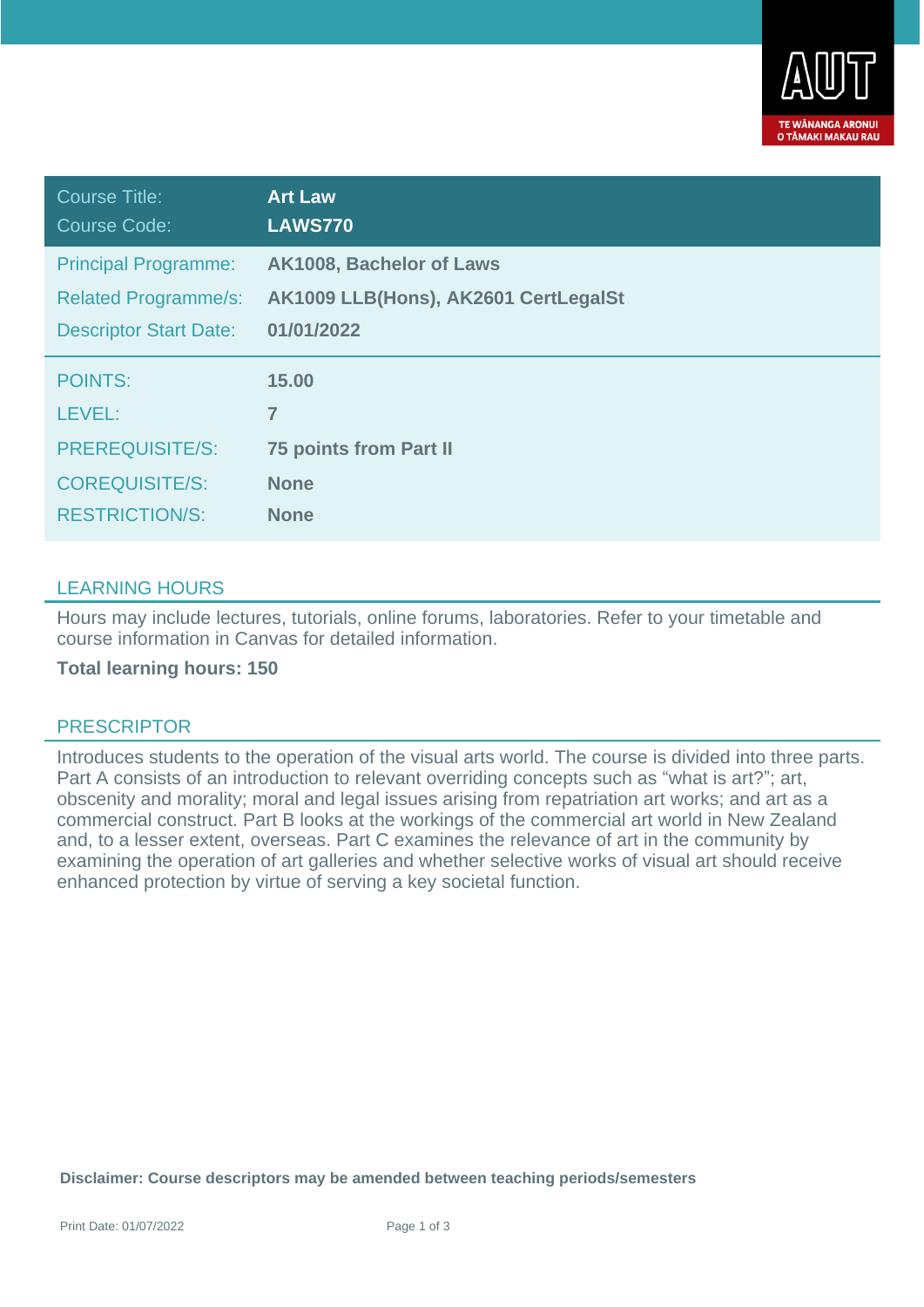## LEARNING OUTCOMES

- 1. Examine key conceptual issues regarding fundamental questions on the definition, role and purpose of art.
- 2. Evaluate the commercial operation of the art world in New Zealand and overseas, including the consequences of commercial transactions involving visual artworks.
- 3. Apply legal and equitable principles relating to issues that emerge between artists, dealers, auctioneers, members of the public.
- 4. Examine the key legal issues arising from issues of authenticity, art theft, forgeries and insurance claims.
- 5. Discuss the place of art in the community focusing on the operation of public art galleries in New Zealand and overseas, and whether a legal regime should be introduced to protect key art works of national significance.
- 6. Analyse and propose solutions to common legal problems that occur in the arena of art law.

## **CONTENT**

Property rights in relation to visual arts including that of the creator, the dealer and third parties; Commercial transactions involving visual art creations, including sale, re-sale, auction, insurance claims;

Art theft and civil rights arising when visual art is in the hands of third parties who have paid value or who are volunteers;

Issues of quantum assessment in damages claims;

Consumer protection rights arising from transactions involving visual arts;

The application of CITES principles to the export and import of art objects;

Issues of moral rights, copyright and "re-sale" royalties payable to creators of visual arts;

An introduction to the operation of the "Art World" and the collection of visual art.

# LEARNING & TEACHING STRATEGIES

An appropriate range of strategies that may include lectures, workshops & online learning.

### ASSESSMENT PLAN

| <b>Assessment Event</b>                             |       | <b>Weighting % Learning Outcomes</b> |
|-----------------------------------------------------|-------|--------------------------------------|
| Problem Solving Assignment (Individual)             | 40.00 | 1, 2, 3, 6                           |
| Final Examination, or Research Project (Individual) | 60.00 | 1, 2, 3, 4.5, 6                      |

## **Grade Map MAP1**

A+ A A- Pass with Distinction B+ B B- Pass with Merit C+ C C- Pass D Fail

**Disclaimer: Course descriptors may be amended between teaching periods/semesters**